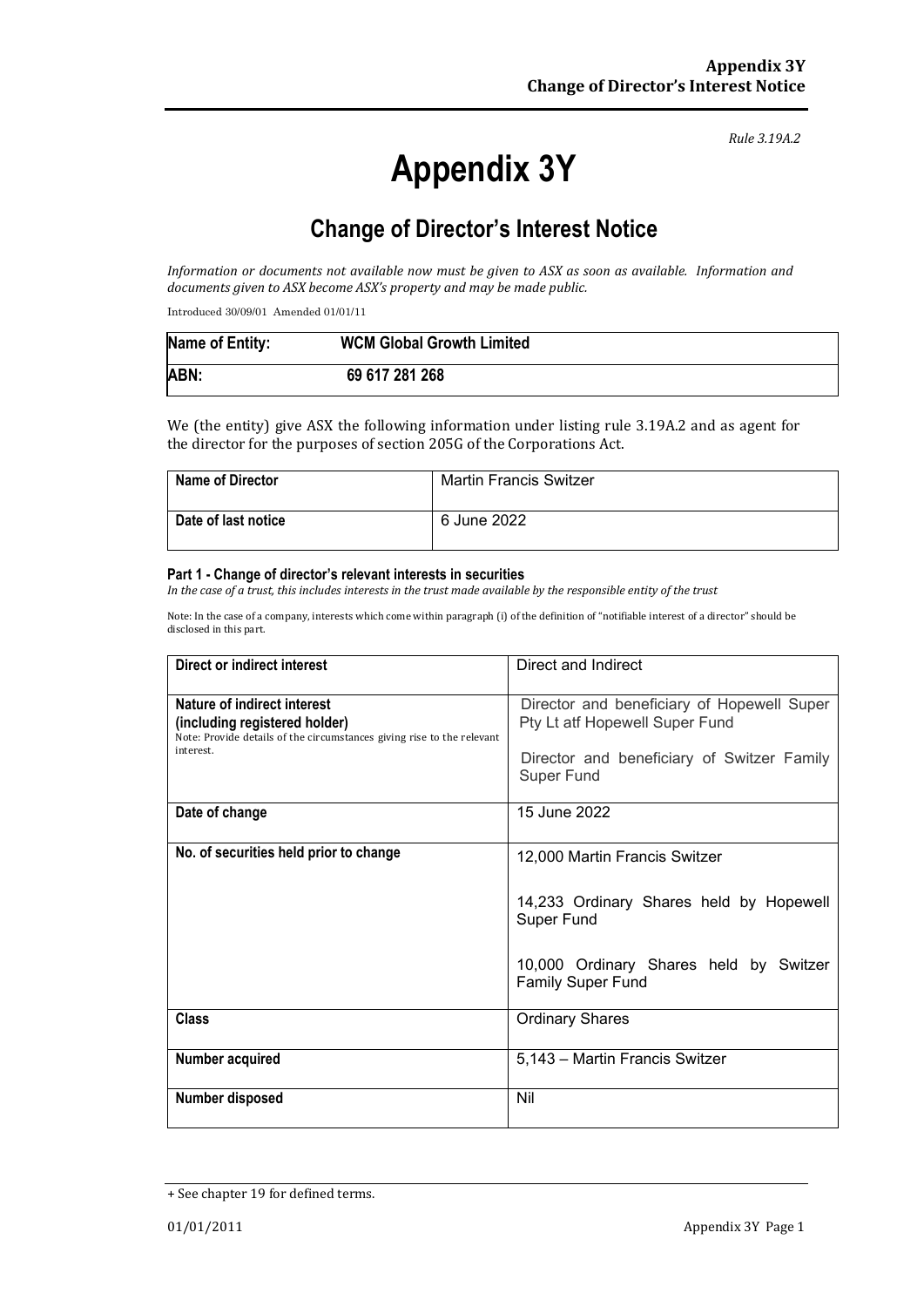| <b>Value/Consideration</b><br>Note: If consideration is non-cash, provide details and estimated<br>valuation                                                                | \$1.14 per share                                                   |  |
|-----------------------------------------------------------------------------------------------------------------------------------------------------------------------------|--------------------------------------------------------------------|--|
| No. of securities held after change                                                                                                                                         | 17,143 Martin Francis Switzer                                      |  |
|                                                                                                                                                                             | 14,233 Ordinary Shares held by Hopewell<br><b>Super Fund</b>       |  |
|                                                                                                                                                                             | 10,000 Ordinary Shares held by Switzer<br><b>Family Super Fund</b> |  |
| Nature of change<br>Example: on-market trade, off-market trade, exercise of options, issue<br>of securities under dividend reinvestment plan, participation in buy-<br>back | On- market trade                                                   |  |

## **Part 2 – Change of director's interests in contracts**

Note: In the case of a company, interests which come within paragraph (ii) of the definition of "notifiable interest of a director" should be disclosed in this part.

| <b>Detail of contract</b>                                                                                                                                                   | N/A |
|-----------------------------------------------------------------------------------------------------------------------------------------------------------------------------|-----|
| <b>Nature of interest</b>                                                                                                                                                   | N/A |
| Name of registered holder<br>(if issued securities)                                                                                                                         | N/A |
| Date of change                                                                                                                                                              | N/A |
| No. and class of securities to which<br>interest related prior to change<br>Note: Details are only required for a contract in<br>relation to which the interest has changed | N/A |
| Interest acquired                                                                                                                                                           | N/A |
| Interest disposed                                                                                                                                                           | N/A |
| <b>Value/Consideration</b><br>Note: If consideration is non-cash, provide details<br>and an estimated valuation                                                             | N/A |
| Interest after change                                                                                                                                                       | N/A |

## **Part 3 –** +**Closed period**

| Were the interests in the securities or contracts detailed $\vert$ No |  |
|-----------------------------------------------------------------------|--|
| above traded during a <sup>+</sup> closed period where prior written  |  |
| clearance was required?                                               |  |
|                                                                       |  |

<sup>+</sup> See chapter 19 for defined terms.